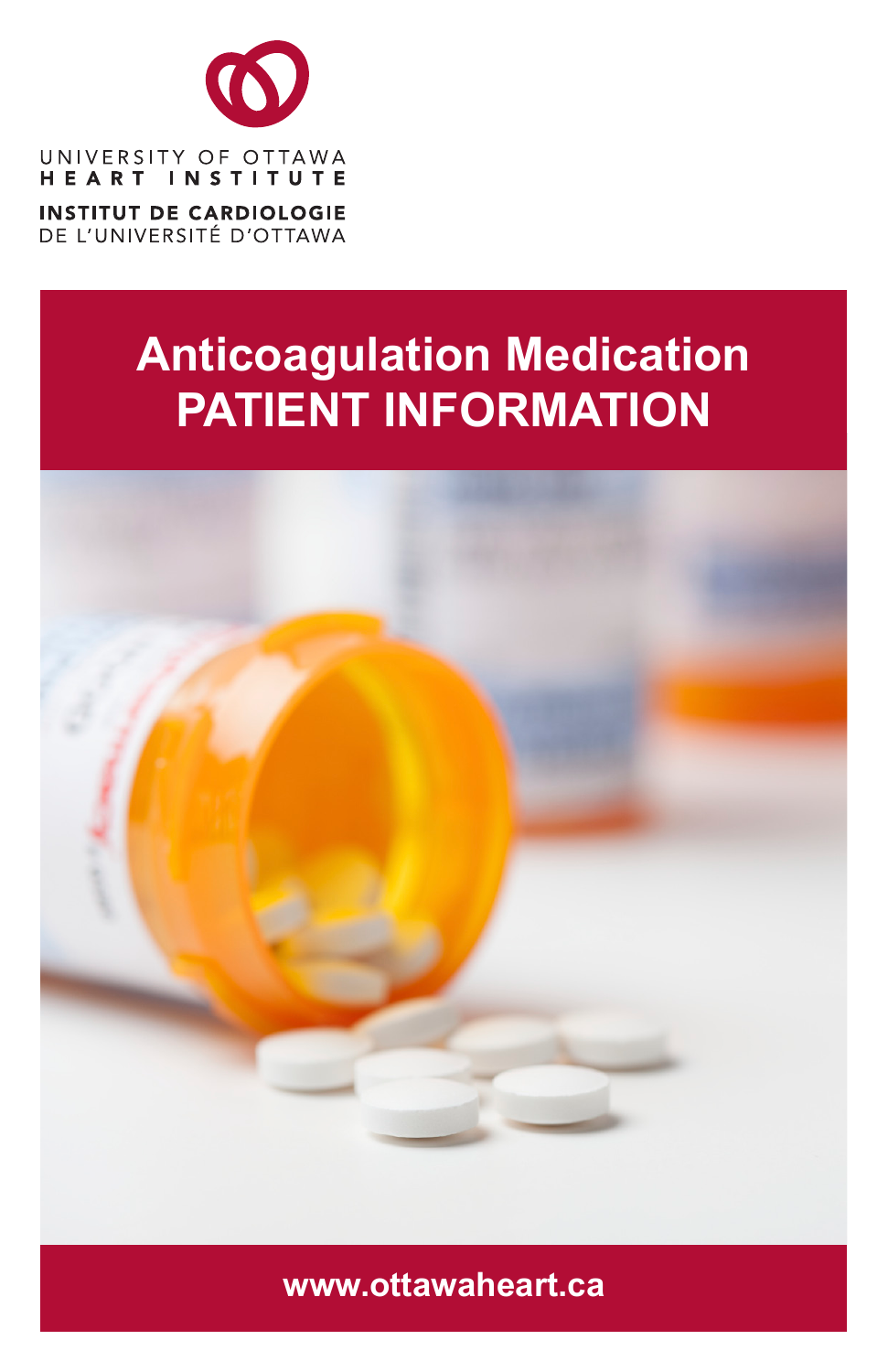| Before You Start Taking This Medication  4             |  |
|--------------------------------------------------------|--|
| Why You Need to Have Blood Tests Done 4                |  |
|                                                        |  |
|                                                        |  |
| Important Precautions When Taking Your Anticoagulant 6 |  |
|                                                        |  |
|                                                        |  |
| Conditions that Require Immediate Medical Attention7   |  |
|                                                        |  |
| Can You Take Other Medications When You Are on         |  |
|                                                        |  |
|                                                        |  |
|                                                        |  |
|                                                        |  |
|                                                        |  |
|                                                        |  |

Anticoagulation medication reduces blood clotting. It is prescribed for people who are at risk of developing blood clots.

Coumadin® (Warfarin) is the most commonly used tablet anticoagulant. It is a blood thinner that helps blood flow more easily and reduces the risk of developing abnormal blood clots.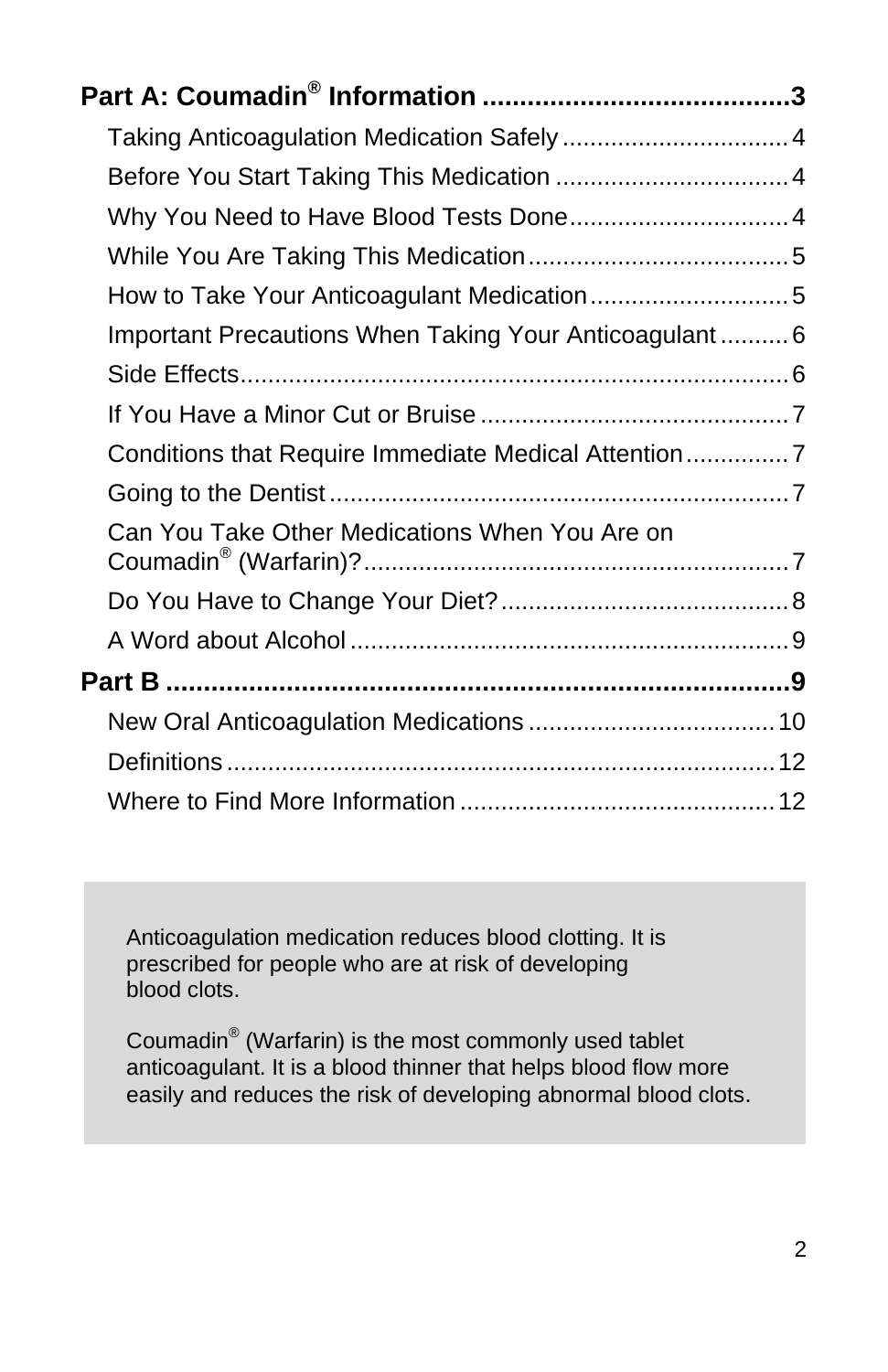## <span id="page-2-0"></span>**Your Coumadin® (Warfarin) Information**

Your doctor has prescribed the blood thinner Coumadin<sup>®</sup> (also called Warfarin) because you have:

- $\Box$  Atrial fibrillation or flutter (irregular heart beat)
- $\Box$  An artificial heart valve
- $\Box$  Had a large heart attack
- $\Box$  Blood clot(s) in your heart
- $\Box$  A weak heart
- $\Box$  Had a stroke
- $\Box$  Blood clots in your legs or lungs
- $\Box$  Other:

**Your dose of Coumadin**® **(Warfarin) is**:

**The tablet strength prescribed is**:

**Your Target INR Range is**:

**Your next INR (blood test) is to be done on**:

**Your INR will be monitored and followed by**: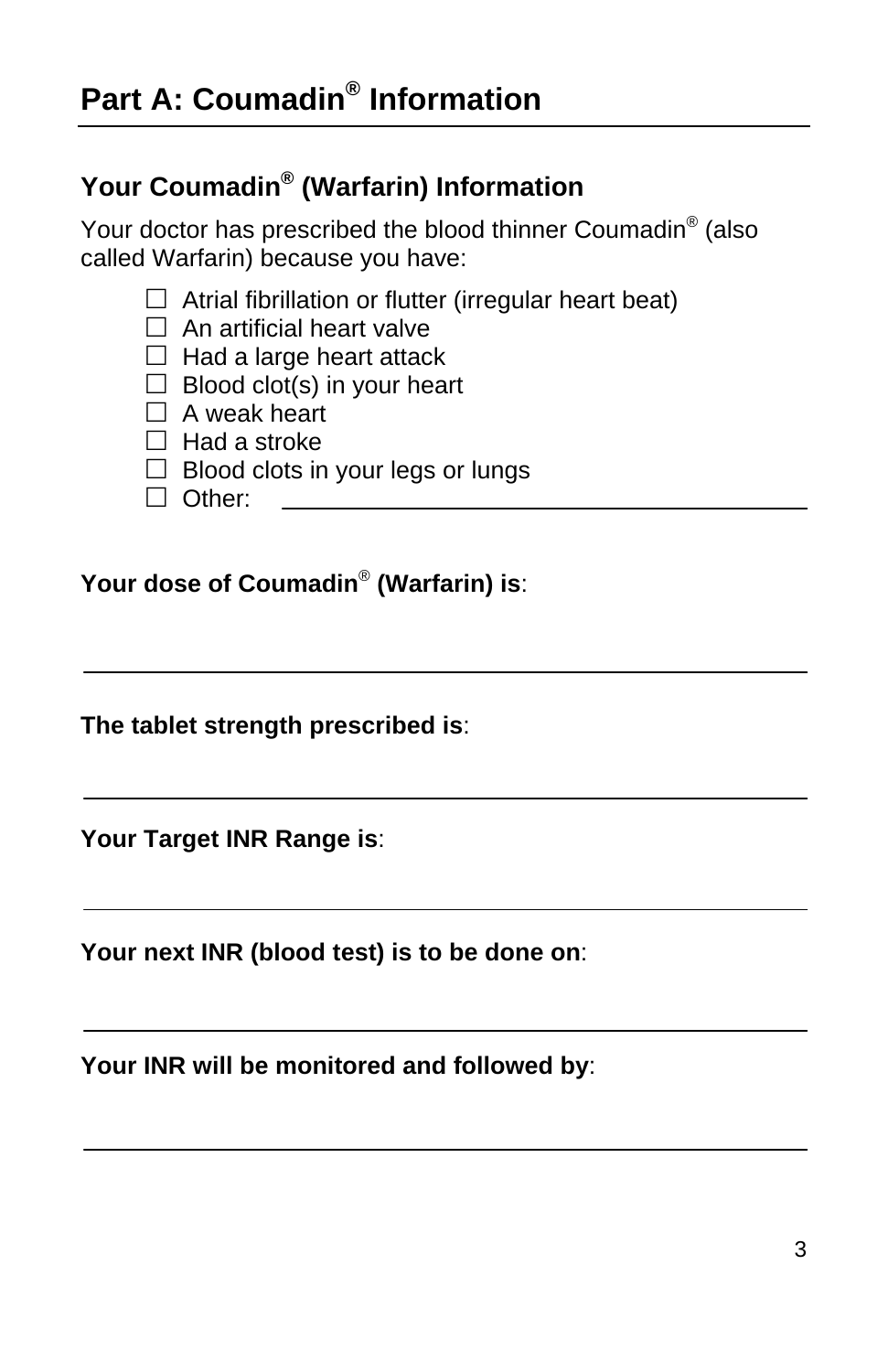## <span id="page-3-0"></span>**Taking Anticoagulation Medication Safely**

Before filling your Coumadin® (Warfarin) prescription, make your doctor and nurse aware of the following:

- All the medications, herbal supplements, and vitamins you are currently taking—keep an updated list with you at all times
- Any allergies or bad reactions that you have had to food or medications in the past
- Your health and illness history, especially if you have had any problems with bleeding in the past

### <span id="page-3-1"></span>**Before You Start Taking This Medication**

Be sure to ask your doctor the following questions:

- How will this medication help me?
- What side effects should I expect and what should I do about them?
- How and when do I take this medication?
- How long will I be on this medication?

Tell your doctor if you are pregnant or if you plan to become pregnant.

## <span id="page-3-2"></span>**Why You Need to Have Blood Tests Done**

The amount of Coumadin® (Warfarin) each person needs is different. In order to find the best dose of Coumadin® (Warfarin) for you, a blood test called the INR (International Normalized Ratio) will be done. The INR measures how long it takes for your blood to clot.

The goal of Coumadin® (Warfarin) therapy is to keep your INR within a certain target range, as determined by your doctor. If your INR is too high, you are at higher risk for bleeding problems. If it is too low, you may be at risk for developing blood clots.

When you first start taking Coumadin<sup>®</sup> (Warfarin), expect to have your blood checked as often as two to three times per week.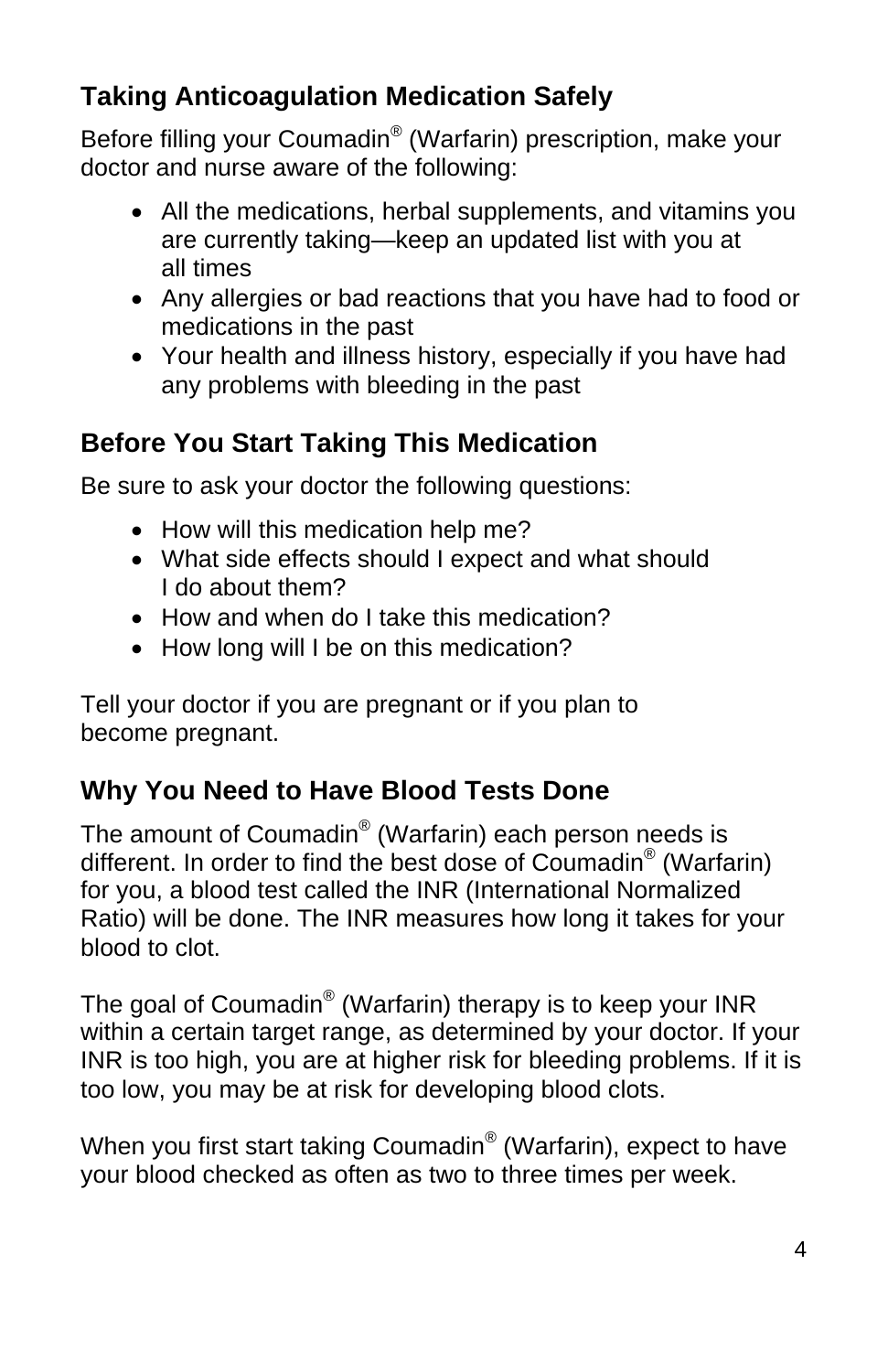Based on your results, you may need to change your Coumadin® (Warfarin) dosage.

Once your INR is in the prescribed target range then your Coumadin® (Warfarin) dose will become more regular and your blood testing will be done less often.

## <span id="page-4-0"></span>**While You Are Taking This Medication**

Be sure to keep track of:

- Your INR (blood test results)
- The dose of medication you take each day
- The date of your next INR blood test
- Any problems or side effects that you experience
- Any other instructions or other information from your doctor or nurse

## <span id="page-4-1"></span>**How to Take Your Anticoagulant Medication**

Take your anticoagulant at the same time every day, as directed by your doctor or nurse. This is important because it makes the medication work more effectively.

If you miss or skip a dose, contact your doctor or clinic. **Do not**  take a double dose.

Your Coumadin® (Warfarin) prescription may contain a number of different strength tablets. Become familiar with the colour of each strength that you have been prescribed.

Based on your INR (blood test results), you may have to change your dose of Coumadin® (Warfarin) frequently, especially when you first start taking the medication.

The required dose of Coumadin<sup>®</sup> (Warfarin) varies greatly among patients. Patients needing a higher dose of Coumadin® (Warfarin) are not at greater risk of side effects than those requiring lower doses.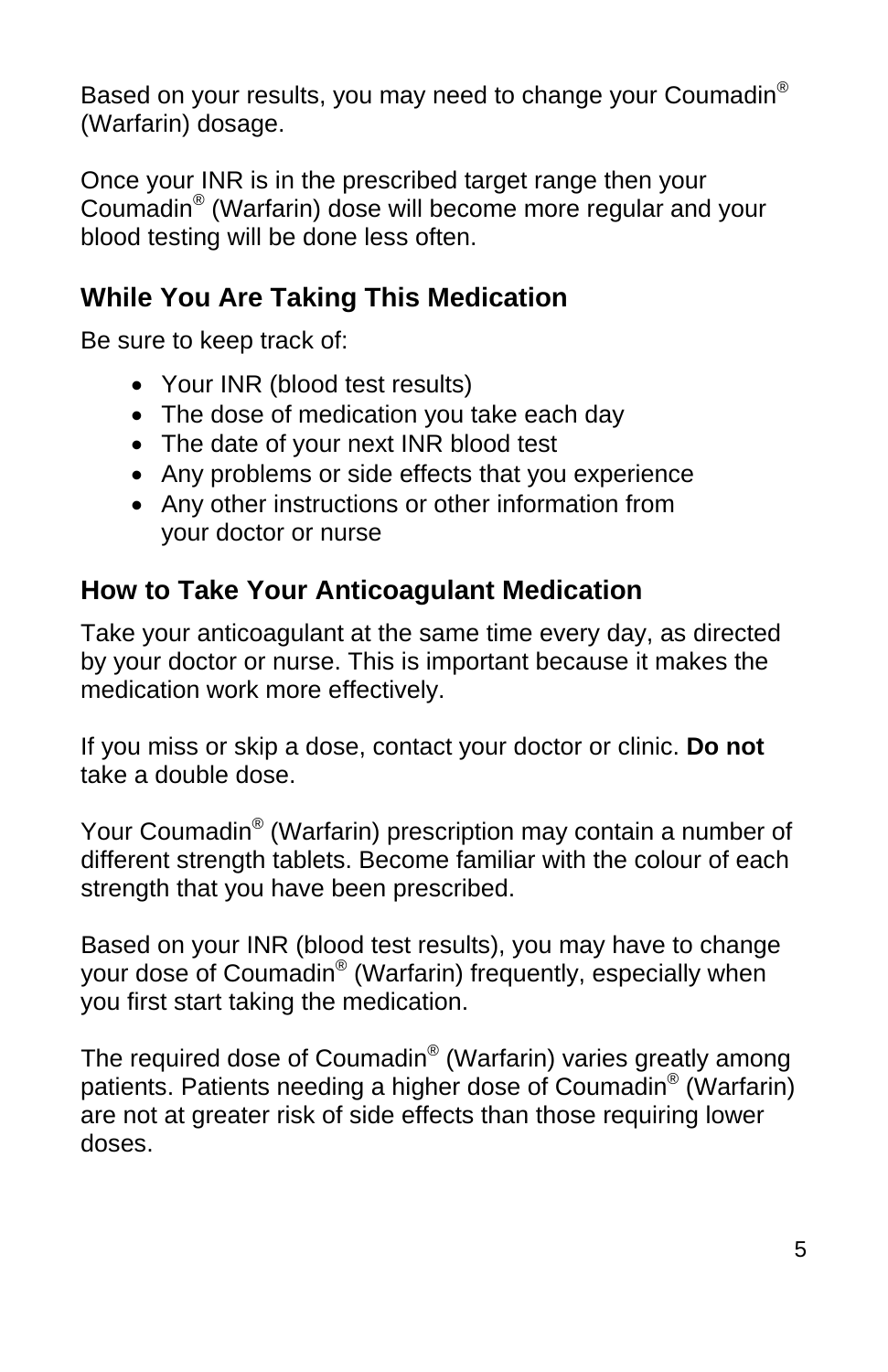## <span id="page-5-0"></span>**Important Precautions When Taking Your Anticoagulant**

- Stay safe when you are taking this medication:
	- Be careful when using objects (such as sharp objects) that can cause injury or bleeding
	- Call your doctor or go to the hospital immediately if you have any cuts or injuries that will not stop bleeding even after applying constant pressure
- Call your doctor or the clinic when:
	- you start taking a new medication or stop taking one
	- you make any major diet changes or before starting any kind of weight loss plan
	- You have questions about your medications or blood testing
- Go for blood tests as instructed

### <span id="page-5-1"></span>**Side Effects**

The most common side effect is slight visible bleeding. You may sometimes notice:

- A small amount of bleeding from your gums while brushing your teeth
- Occasional nosebleeds, especially in winter when the air is dry
- Easy bruising
- Bleeding after a minor cut that stops within a few minutes
- Menstrual bleeding that is a little heavier than normal

### **How You Can Prevent Side Effects**

- Use a soft toothbrush
- If you are sensitive to dry air, use a humidifier in the winter
- Avoid contact sports or activities in which injuries are common
- Eat a regular and nutritious diet and discuss any planned diet changes with your doctor or nurse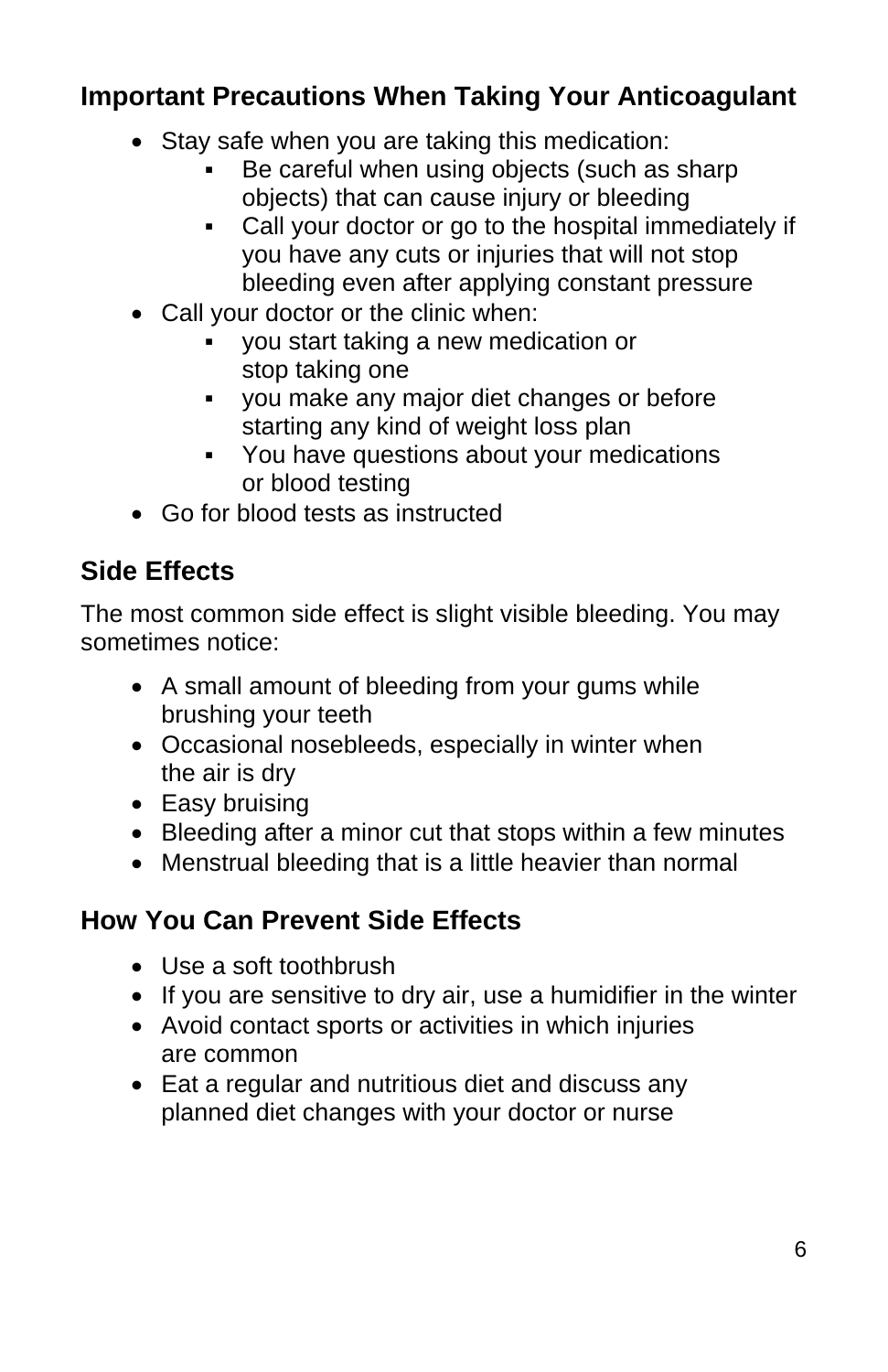## <span id="page-6-0"></span>**If You Have a Minor Cut or Bruise**

Treat the injury with basic first aid. If significant bleeding continues for longer than 10 minutes despite applying pressure, call your doctor or go to a hospital emergency room.

#### <span id="page-6-1"></span>**Conditions that Require Immediate Medical Attention**

- Large amounts of noticeable bleeding
- Red, dark, coffee or cola coloured urine
- Bowel movements that are red or look like tar
- Bleeding from the gums or nose that does not stop quickly, within 10 minutes
- Vomit that is coffee coloured or bright red
- Anything red in colour that you cough up
- A cut that will not stop bleeding within 10 minutes
- A serious fall or hit on the head
- Any unexplained dizziness or weakness

## <span id="page-6-2"></span>**Going to the Dentist**

Tell your dentist that you are taking Coumadin® (Warfarin) before you go in for your appointment. Your dentist may ask for your most recent INR results or may request that you have a blood test before your appointment.

Usually your dental treatment can go ahead as normal without your anticoagulant dose being stopped or the dose being adjusted.

#### <span id="page-6-3"></span>**Can You Take Other Medications When You Are on Coumadin® (Warfarin)?**

Many people who take Coumadin® (Warfarin) take other medications as well, but Coumadin<sup>®</sup> (Warfarin) can change the way some medications work.

When your doctor writes your Coumadin<sup>®</sup> (Warfarin) prescription, it is important that he/she is aware of all the medications that you are taking.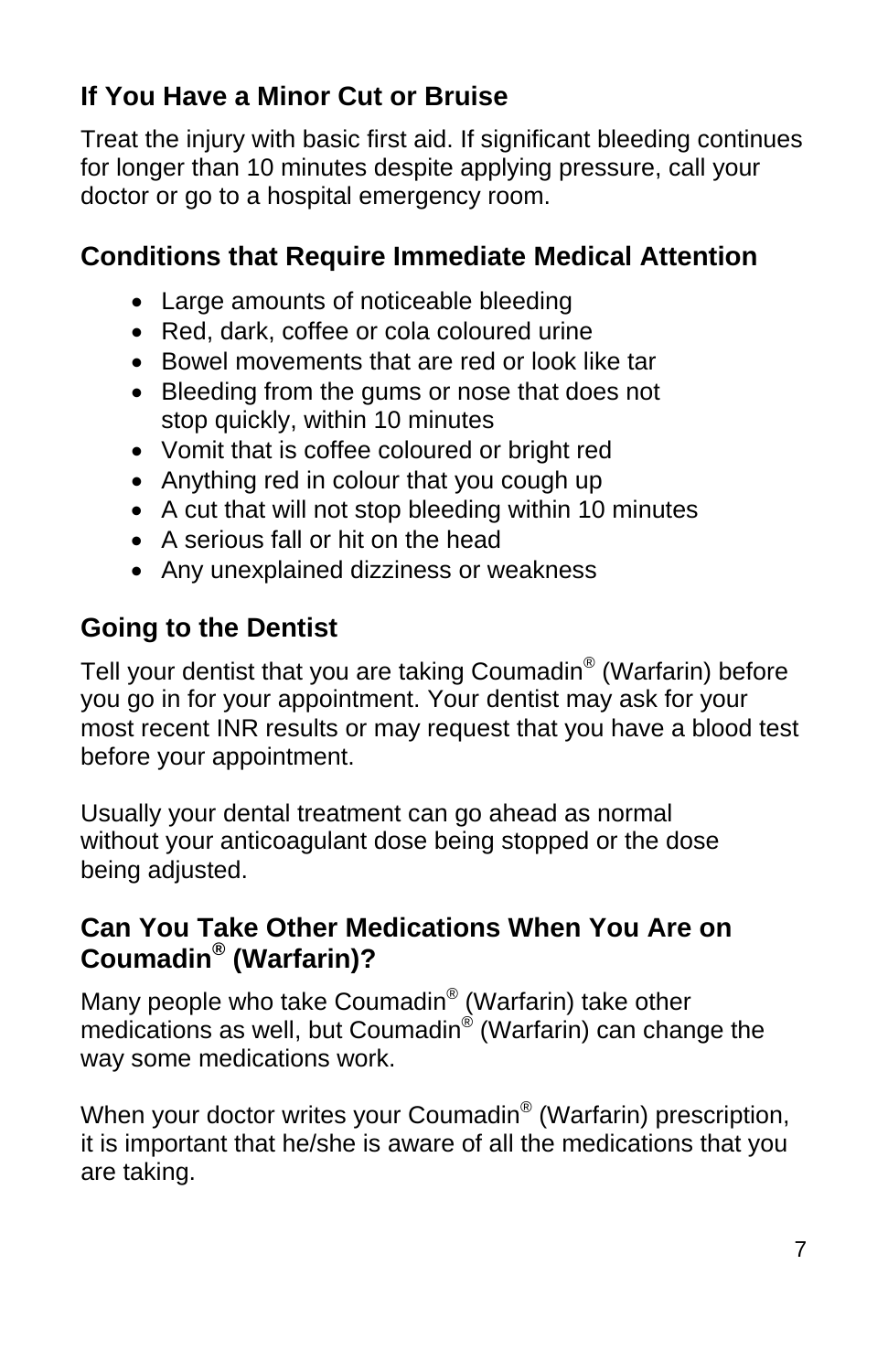**Contact your doctor or the clinic** if you start a new medication or stop one of your current medications.

### <span id="page-7-0"></span>**Do You Have to Change Your Diet?**

Vitamin K affects the way that blood clots form. It is found in many foods (see list below) and it can affect your INR results.

#### **Foods Rich in Vitamin K:**

- Green leafy vegetables (kale, spinach, swiss chard, green leaf or romaine lettuce)
- Parsley
- Asparagus
- Broccoli
- Coleslaw
- Brussels sprouts

It is important to eat a healthy and balanced diet. All of these foods are healthy, but eating them in large amounts may lower your INR result. There is no right or wrong amount of vitamin K that you should be taking. It is more important to take in the same amount each day. That way, your INR result will stay consistent.

#### **These foods may be eaten, but not in large quantities:**

- Flaxseed
- Garlic
- Cranberry juice
- Mango
- Ginger
- Green tea
- Avocado
- Soy (soy milk, tofu)
- Chamomile tea
- **Avoid** natto (fermented soy), grapefruit, Seville oranges, tangelos and their juices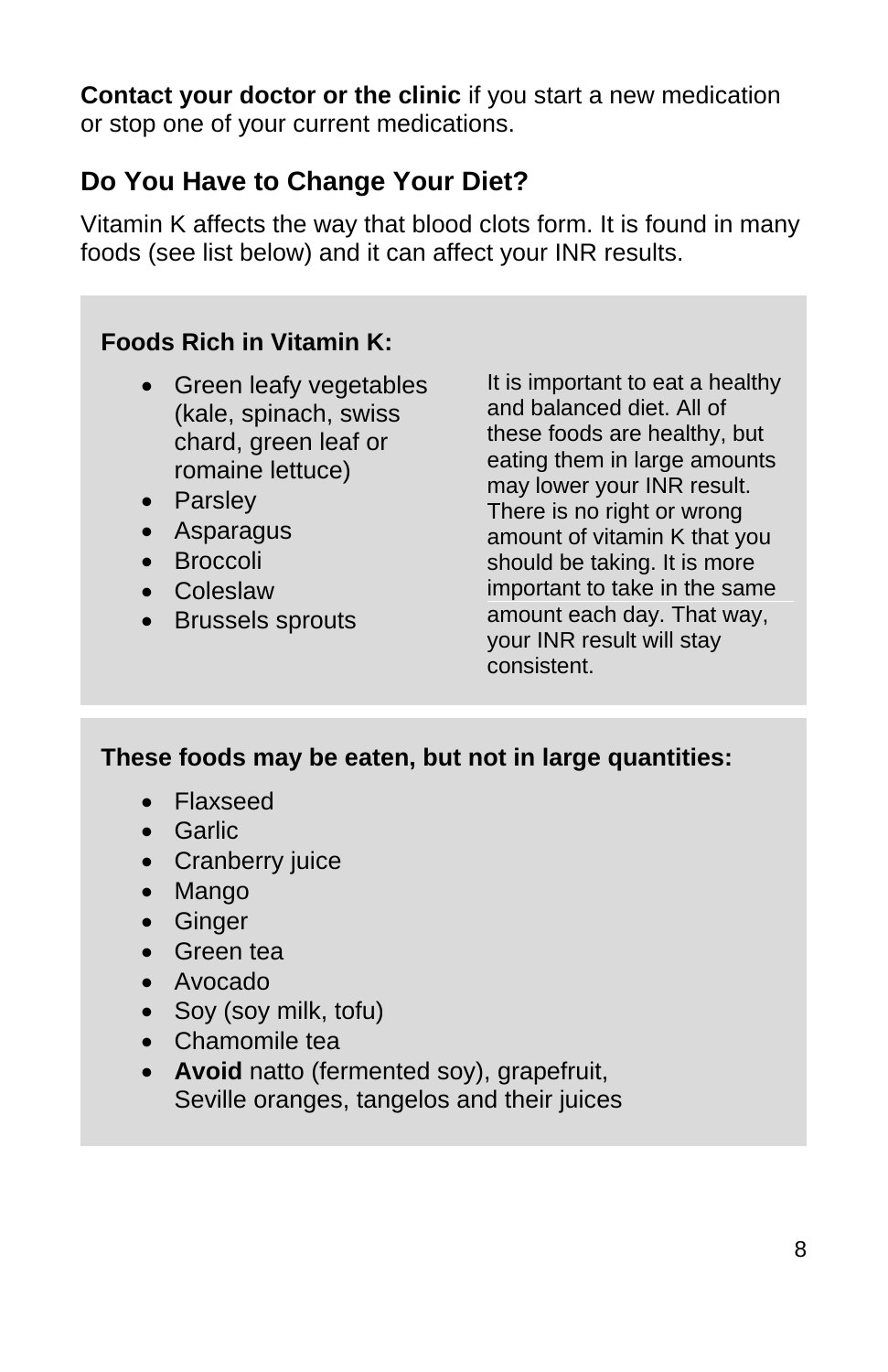## <span id="page-8-0"></span>**A Word about Alcohol**

Alcohol can affect your anticoagulant dose. Keep your alcohol intake at two drinks or less per day. Avoid binge drinking. It will affect your INR and can result in other serious problems..

# <span id="page-8-1"></span>**Part B**

Your doctor has prescribed one of the new Oral Anticoagulants because you have:

- $\Box$  Atrial fibrillation or flutter (irregular heart beat)
- $\Box$  Blood clots in your legs
- $\Box$  Blood clots in your lungs
- □ Other:

#### **You have been prescribed:**

- $\Box$  Dabigatran (also called Pradaxa<sup>®</sup>)
- $\Box$  Rivaroxaban (also called Xarelto<sup>®</sup>)
- $\Box$  Apixaban (also called Eliquis<sup>®</sup>)

#### **Your dose is**:

**The tablet strength prescribed is**:

**Your medication will be monitored and followed by**: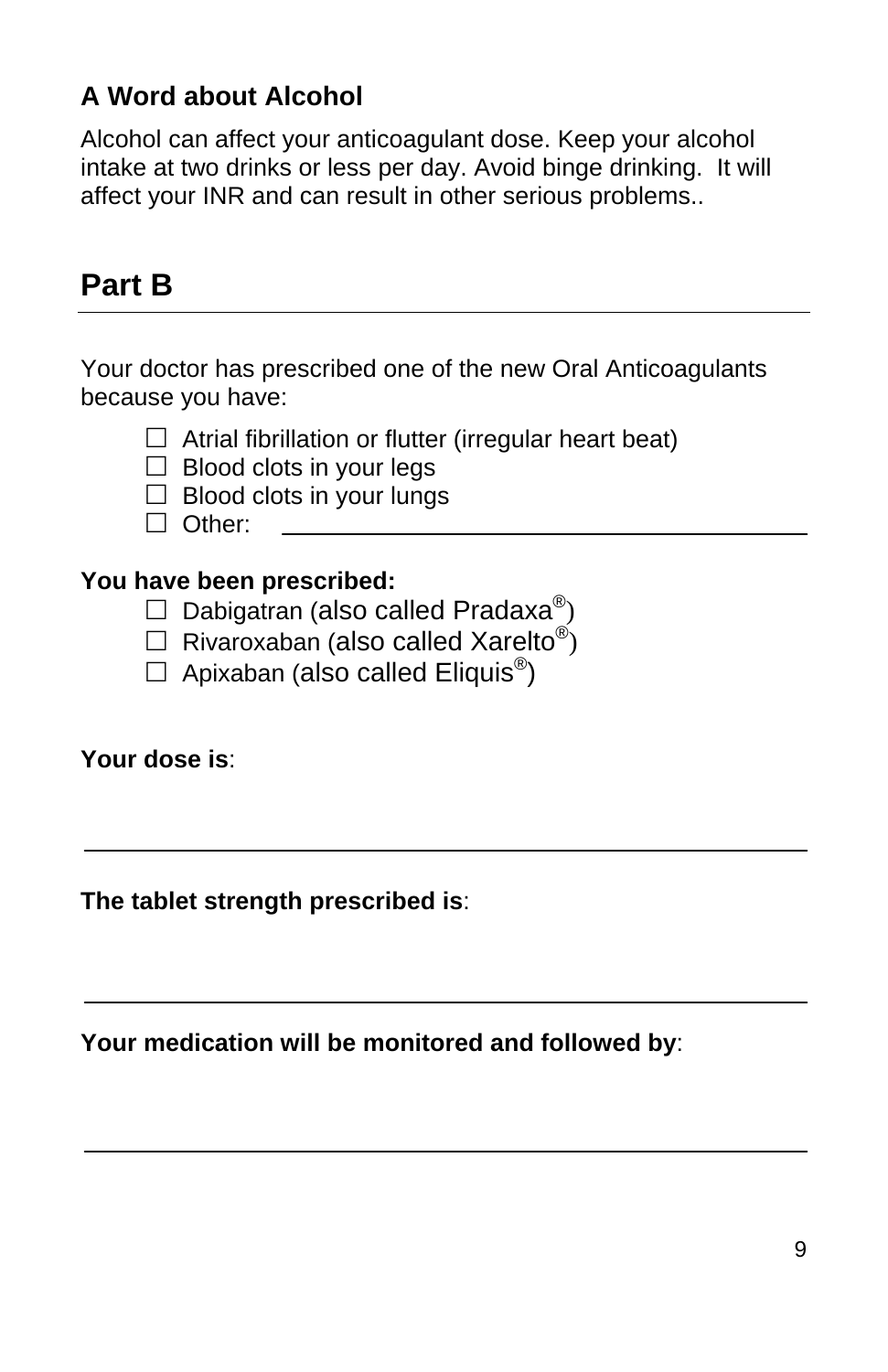Anticoagulation medication reduces blood clotting. It is prescribed for people who are at risk of developing blood clots.

#### <span id="page-9-0"></span>**New Oral Anticoagulation Medications**

There are currently three new oral anticoagulant (blood thinner) medications available in Canada. These are:

- Dabigatran (also called Pradaxa<sup>®</sup>)
- **•** Rivaroxaban (also called Xarelto<sup>®</sup>)
- **•** Apixaban (also called Eliquis<sup>®</sup>)
- These new medications **cannot** be taken by patients with severe heart valve problems, artificial heart valves, or severe kidney disease
- Blood work must be done to check your kidney function to determine if you are a candidate
- These new medications **do not need INR blood work** monitoring or dose changes
- There are no special dietary restrictions
- These new medications and Coumadin<sup>®</sup> (Warfarin) are all anticoagulant medications, but they work in different ways. Warfarin blocks many different blood clotting proteins, while the new oral anticoagulants each block a different but specific blood clotting protein.

## **Dabigatran (Pradaxa®)**

#### **Indications:**

- For patients who have been diagnosed with atrial fibrillation and are at risk of having a stroke
- For the prevention of venous thromboembolism (VTE) following knee or hip surgery
- Taken **twice a day**
- Two strengths of tablets can be ordered: **110 mg or 150 mg**
- Medication can be taken with food or on an empty stomach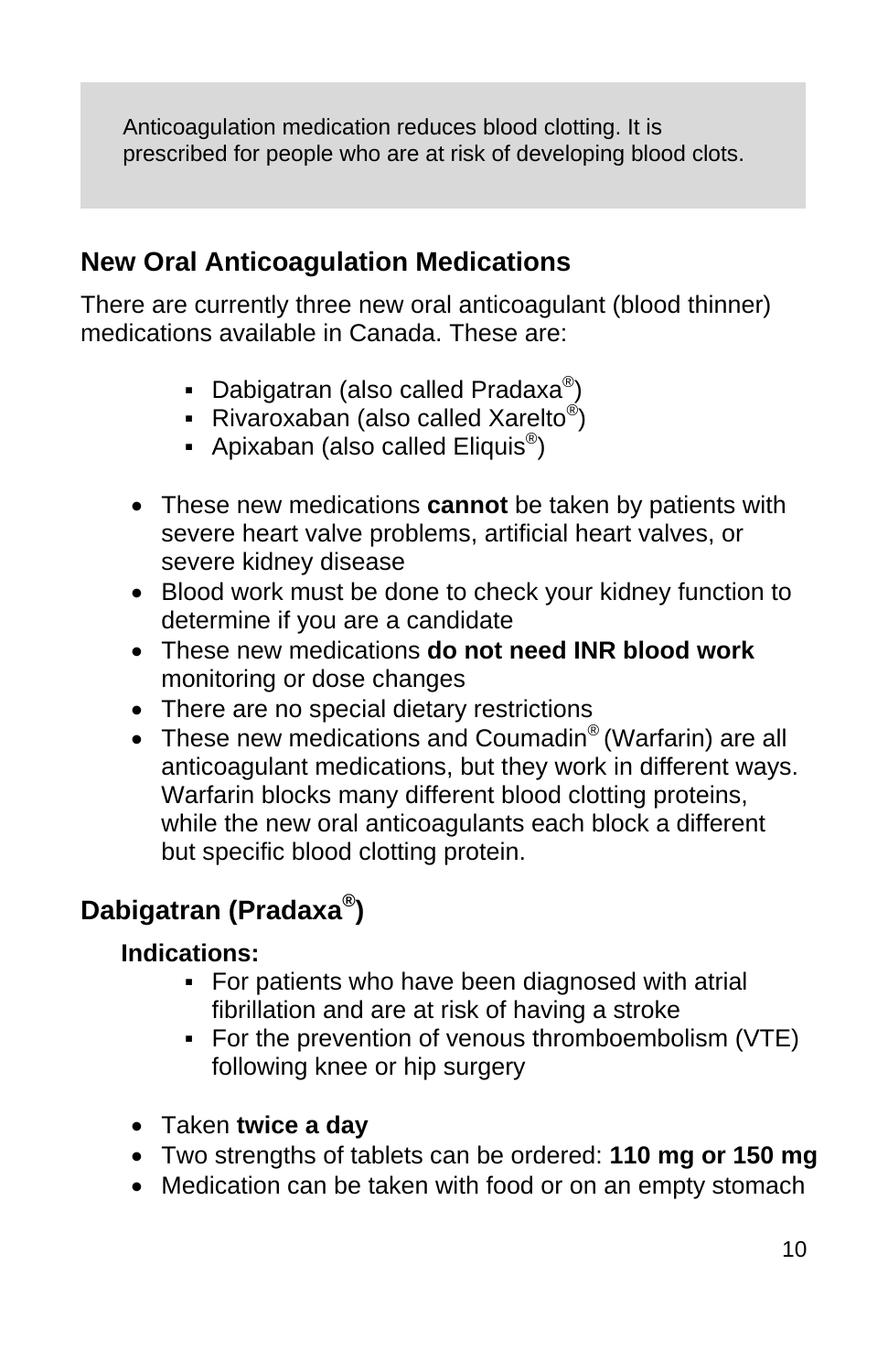• This medication is contraindicated for patients with severe renal (kidney) impairment. The dose of medication needs to be reduced for patients with moderate kidney impairment. Blood work will need to be done to check kidney function.

# **Rivaroxaban (Xarelto®)**

#### **Indications:**

- For patients who have been diagnosed with atrial fibrillation and are at risk of having a stroke
- For the treatment of deep vein thrombosis (DVT) and pulmonary embolus (PE)
- For the prevention of venous thromboembolism (VTE) following knee or hip surgery
- Taken **once a day**
- Two strengths of tablets can be ordered: **15 mg** or **20 mg**  Medication should be taken with food
- Cannot be tak**en by** patients with significant liver disease; blood work must be done in order to determine if you are a candidate
- This medication is contraindicated for patients with severe renal (kidney) impairment. The medication should be used cautiously for patients with moderate kidney impairment. Blood work must be done to check kidney function.

# **Apixaban (Eliquis®)**

#### **Indications:**

- For patients who have been diagnosed with atrial fibrillation and are at risk of having a stroke
- For the prevention of venous thromboembolism (VTE) following knee or hip surgery
- Taken **twice a day**
- Two strengths of tablets can be ordered: **2.5 mg or 5 mg**
- Medication can be taken with food or on an empty stomach
- Cannot be taken by patients with significant liver disease; blood work must be done in order to determine if you are a candidate